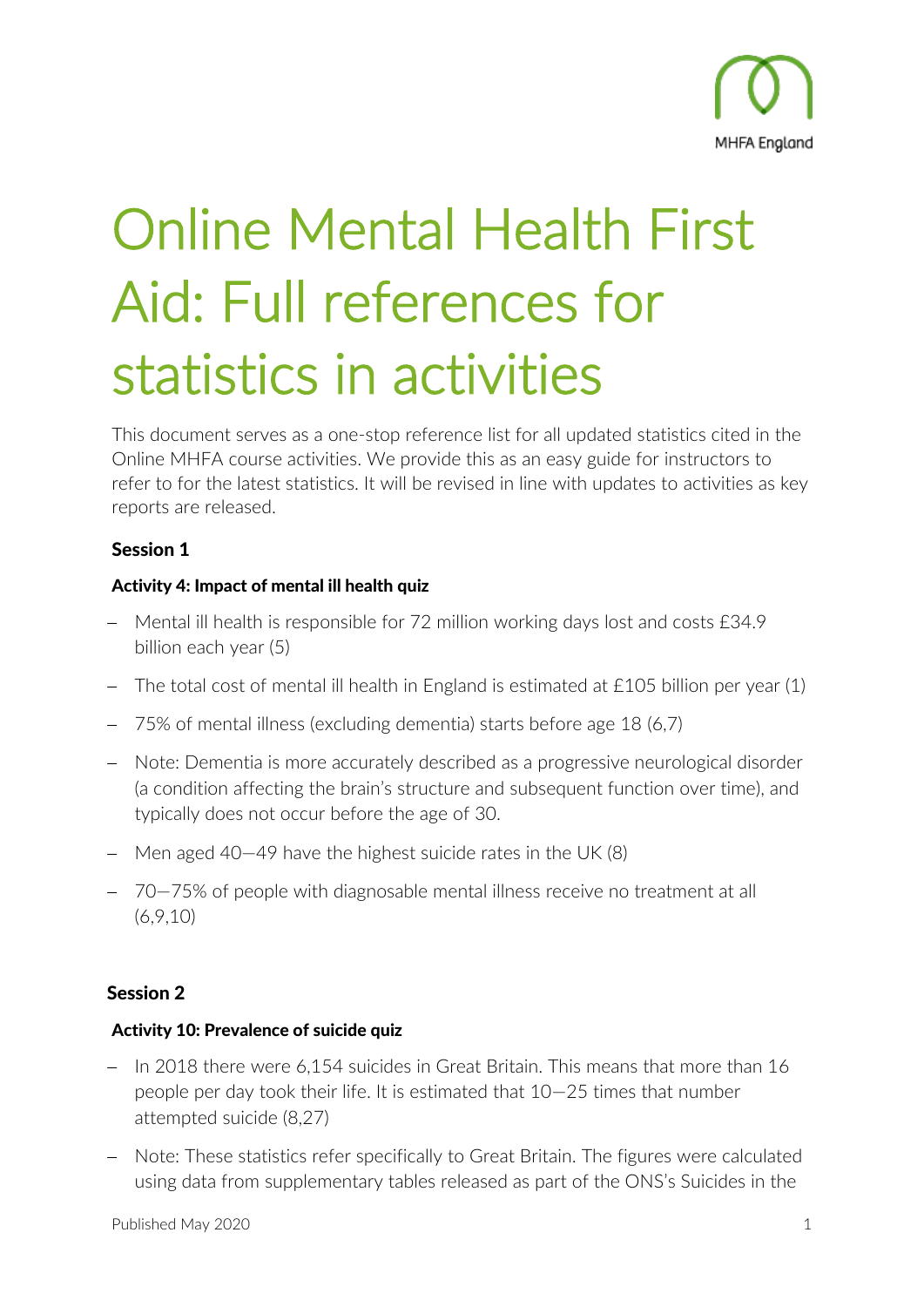

UK: 2018 registrations report and adding together the 2018 suicide figures from England, Scotland and Wales. This was done to ensure that suicide statistics remained consistent and comparable across MHFA England's entire product portfolio.

- − Note: 2018 saw a change in the standard of proof used by coroners in England and Wales around ruling deaths as suicides. In England and Wales, all deaths caused by suicide are certified by a coroner. In July 2018, the standard of proof used by coroners to determine whether a death was caused by suicide was lowered to the "civil standard" (i.e., balance of probabilities), where previously a "criminal standard" was applied (i.e., beyond all reasonable doubt). The change does not affect Northern Ireland or Scotland. It is likely that lowering the standard of proof will result in an increased number of deaths recorded as suicide. It is not yet possible to establish whether the higher number of recorded suicide deaths are a result of this change. Further information is available from (8).
- In GB, 1,784 people died in road traffic accidents 2018 (28)
- − More men die by suicide: 75% male and 25% female (8)
- − 80—90% of people who attempt/die by suicide have a mental health condition, but not all are diagnosed (17,29)
- − Note: The best and most recently available evidence suggests that the figure is 80.8% overall. (17) This research notes that this figure can vary. This depends on factors such as where the studies were conducted, which mental health conditions were examined, and how recently the study was published. Older studies tend to report higher figures, e.g. Arsenault-Lapierre and colleagues published research in 2004 which reports a figure of 87.3%. (29) These studies are reviews of 'psychological autopsy studies' of suicide completers. The psychological autopsy method makes use of interviews with family members, medical records, and other relevant documents to assess whether the suicide completer had a mental health condition. Older studies estimated mood disorders were present in 30—90% of suicide cases. (30)
- − 28% of people who complete suicide in England have been in contact with mental health services in the year before death (31)
- − Drug and alcohol misuse increases the risk of suicide attempts and completions (32– 35)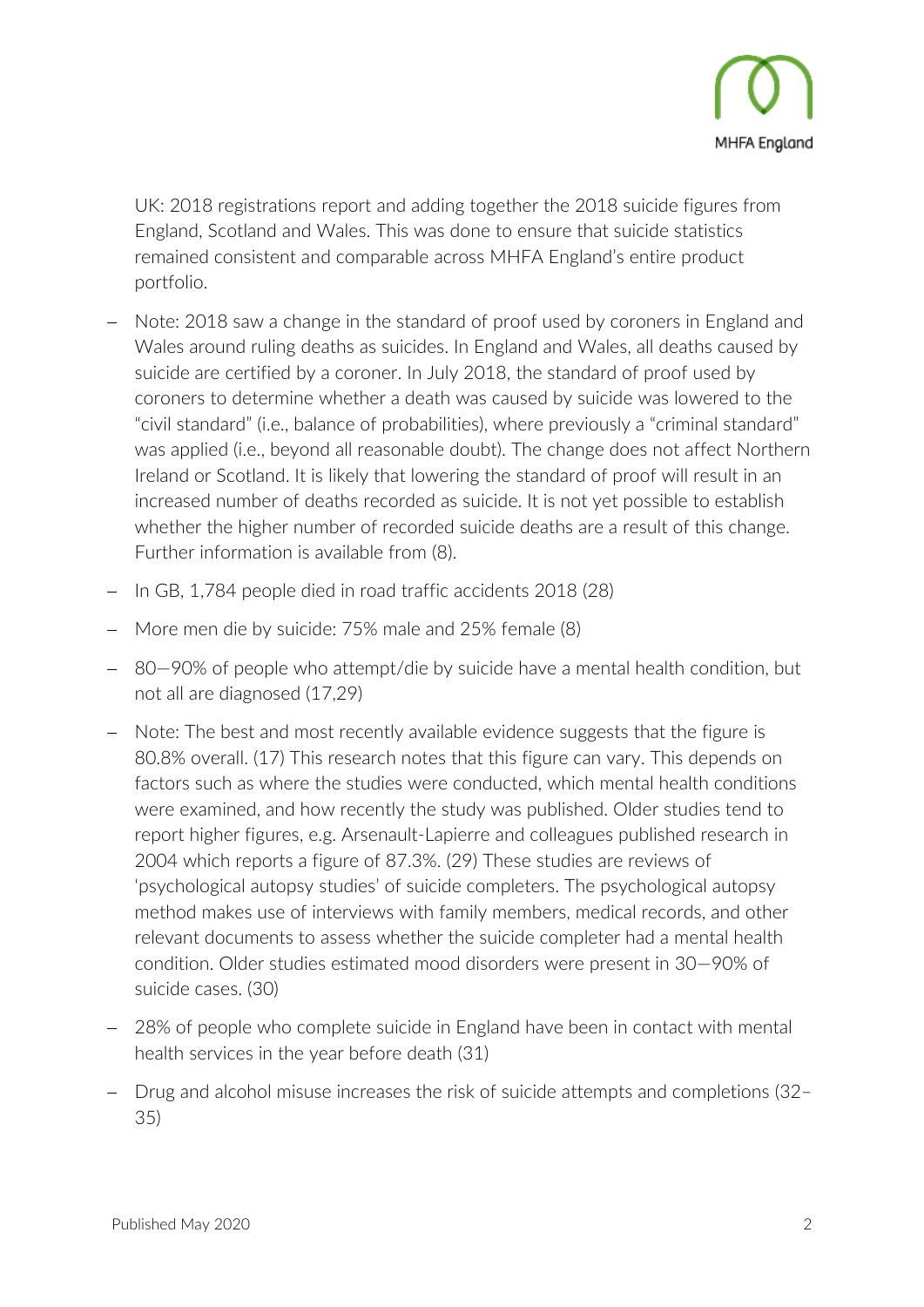

## Further statistics relevant to this course

#### Mental health issues are common

- 1 in 4 people experience mental health issues each year (1)
- At any given time, 1 in 6 working-age adults have symptoms associated with mental ill health (2)
- − 792 million people are affected by mental health issues worldwide (3)
- − Mental illness is the second-largest source of burden of disease in England. Mental illnesses are more common, long-lasting, and impactful than other health conditions  $(4)$
- − Note: This replaces the statement 'Mental illness is the largest single source of burden of disease in the UK.' The latest available data is specific to England and suggests that musculoskeletal disorders are the top-ranked cause of burden of disease in the country.

## Mental health and perceptions

- − Over a third of the public think people with a mental health issue are likely to be violent (11)
- − People with severe mental illness are more likely to be the victims, rather than the perpetrators, of violent crime (12–15)
- − People with mental ill health are more dangerous to themselves than to others: 80- 90% of people who die by suicide are experiencing mental distress (16,17)
- − Poor mental health impacts on individuals and their families, in lost income, lower educational attainment, quality of life, and a much shorter life span (18–20)

## What is depression?

- − One of the leading causes of disability worldwide and a major contributor to suicide and coronary heart disease (23–25)
- − 24% of women and 13% of men in England are diagnosed with depression in their lifetime (26)
- − Often co-occurs with other mental health issues (2)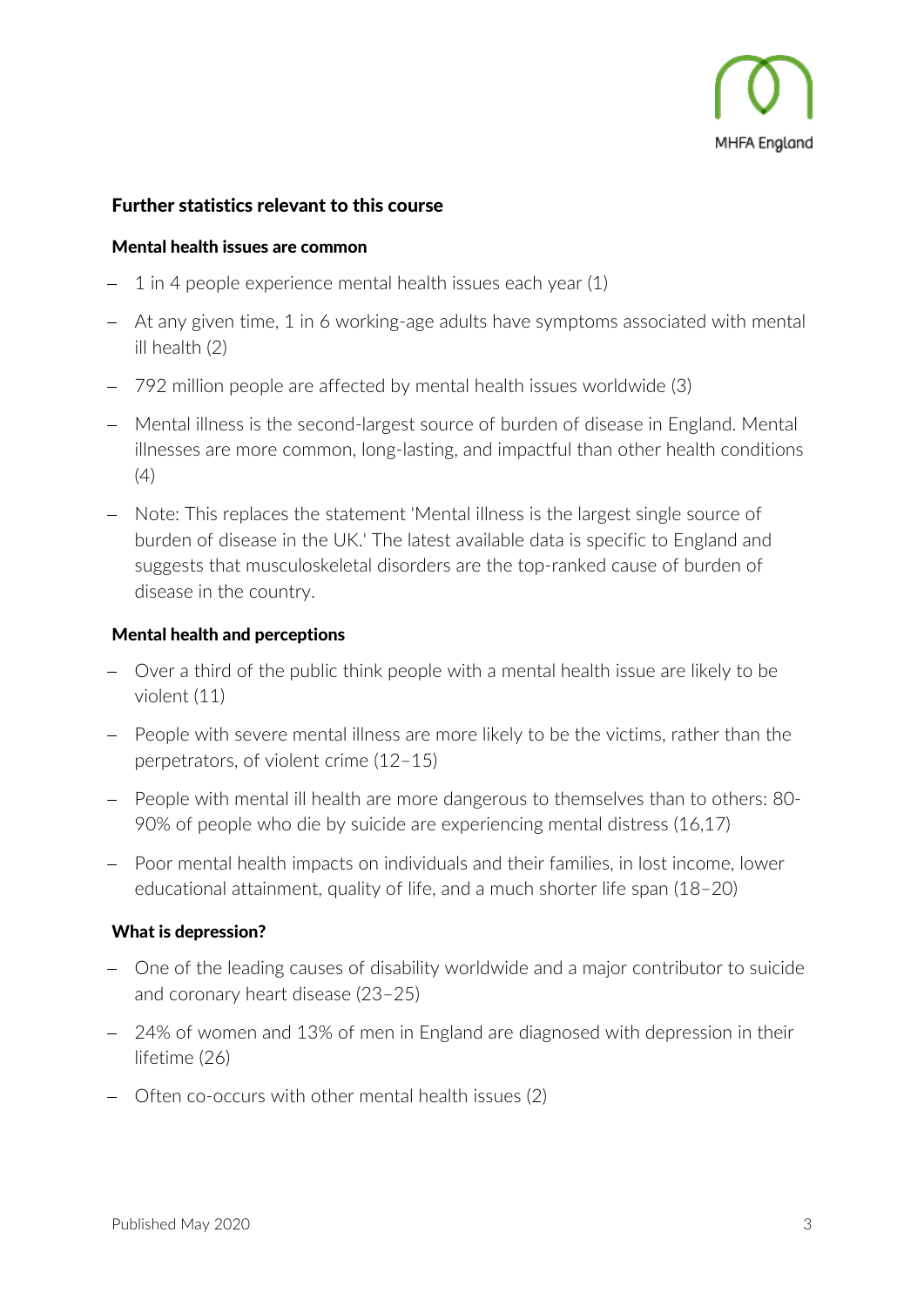

## Thoughts of suicide

- − Among the general population 20.6% of people have had suicidal thoughts at some time, 6.7% have attempted suicide and 7.3% have engaged in self-harm (2)
- − People who identify as LGBT+ are more likely to have suicidal thoughts, and attempt suicide, than those who do not identify as LGBT+ (36–38)

## Dual diagnosis

- 30–50% of people with a severe mental illness also have problems with substance use (39–41)
- − Substantial numbers of people in contact with substance misuse services have mental illness (40,42,43)

## What is an anxiety disorder?

- There were 8.2 million cases of anxiety in the UK in 2013 (44)
- − Women are twice as likely to be diagnosed with anxiety (45,46)
- − People who identify as LGBT+ are at increased risk of developing anxiety disorders (47,48)

## Personality disorder (PD): What is it?

− Between 4% and 15% of people meet the diagnostic criteria for personality disorder (2,49)

## Eating disorders

- At high risk of premature death and suicide (24)
- − 6.4% of people in England have experienced symptoms of an ED (50)
- − About 25% of those experiencing ED symptoms are male (51)
- − Up to 16% of people who identify as LGBT+ experience symptoms of an ED (52,53)

## Self-harm: What is it?

- − More common in veterans, young people, women, LGBT+ people, prisoners, asylum seekers, and those who've been abused (54)
- − The UK has one of the highest self-harm rates in Europe (55–57)
- People who self-harm are approximately 49 times more likely to die by suicide (58)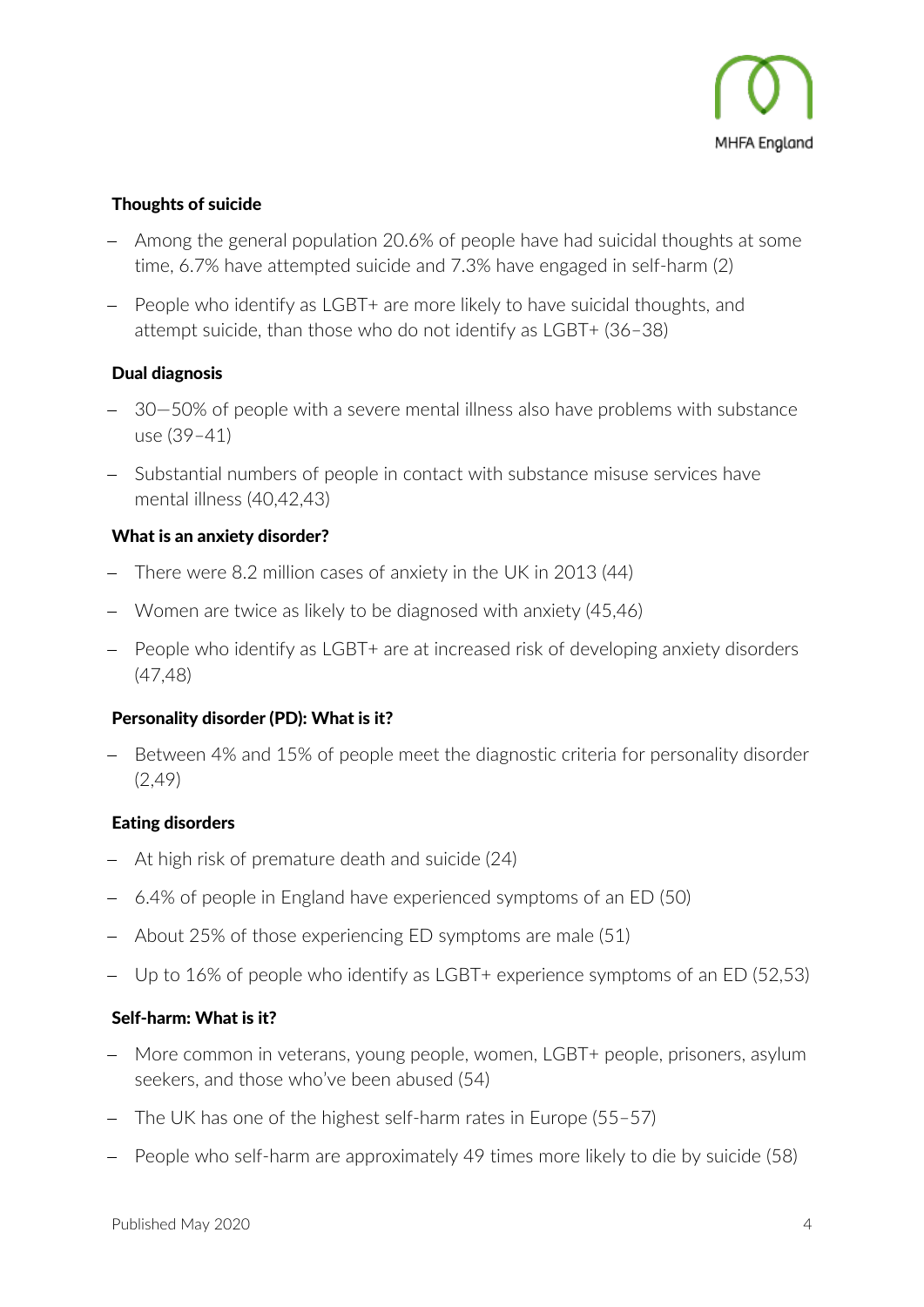

− Note: Further information on suicide risk following self-harm can be found in (59,60).

## What is psychosis?

- − 6% of the population say they have experienced at least one symptom of psychosis (2)
- − Psychosis is more common among BAME groups (2,61–64)

## Schizophrenia

- − Average age of onset is lower in men (65–68)
- − Males have a higher risk of developing schizophrenia during their lifetime (69)
- − Affects fewer than 1 in 100 people during their lifetime (62,70,71)

#### Schizophrenia recovery rates

- − 21st Century improvements in early intervention treatment methods and newer medicines mean better recovery rates (10 years from diagnosis):
	- − 25% recovered completely from 1<sup>st</sup> episode.
	- − 25% improved with treatment, recovery of (almost) all previous functioning, very few relapse events.
	- − 25% improved, needed significant support to function normally and to get through relapse events.
	- − 15% led chronic course with little or no improvement, repeated hospital stays over a prolonged part of adult life.
	- − 10% died, usually as a result of suicide (72)

## Bipolar (manic-depressive) disorder

- − Around 2% of the population have experienced symptoms (2,73,74)
- − Often starts between adolescence and mid-30s (75,76)
- − Can take around 6 years to receive the correct diagnosis (77,78)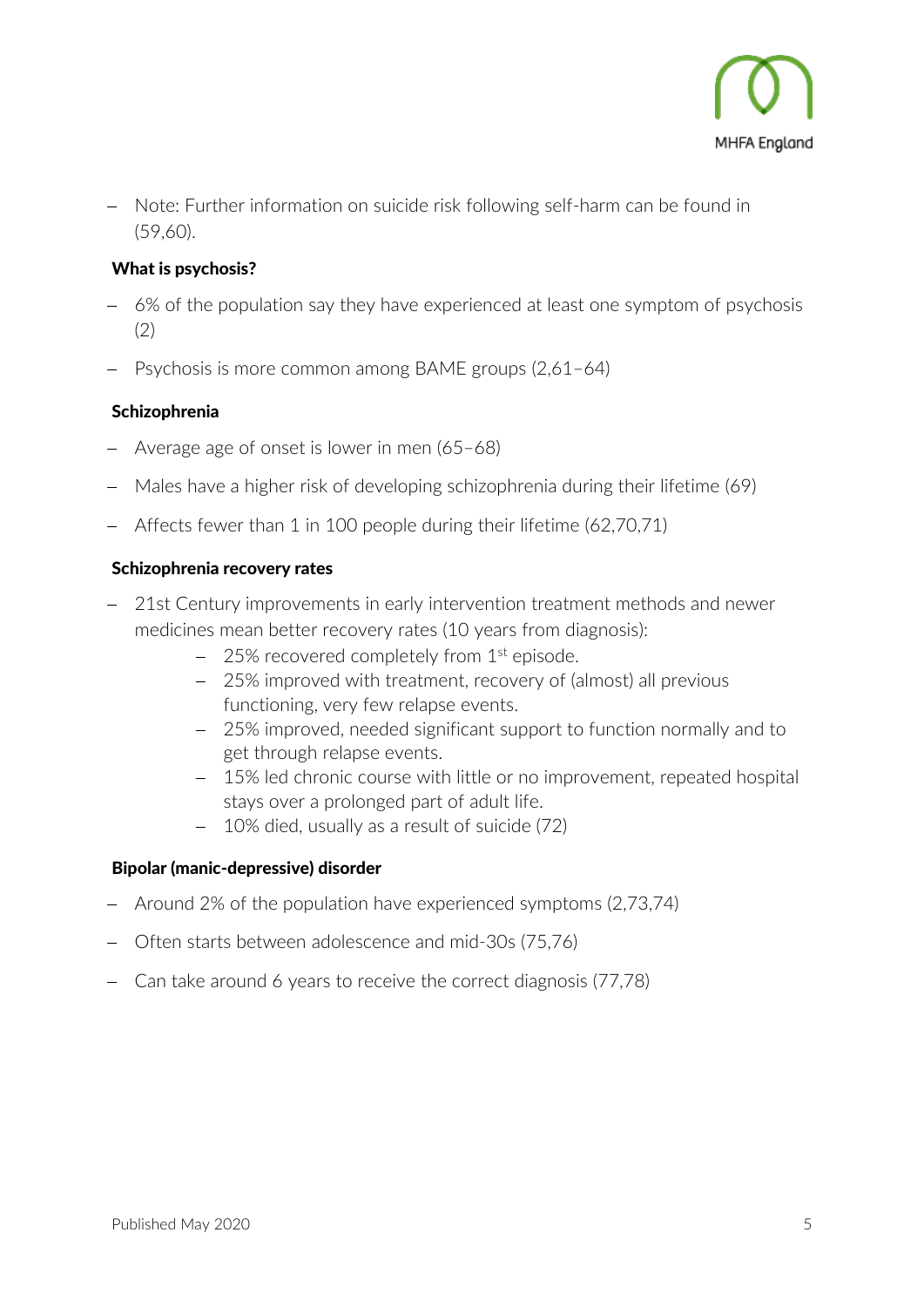

# References

- 1. Mental Health Taskforce NE. The Five Year Forward View for Mental Health. 2016 [cited 2017 May 23]; Available from: https://www.england.nhs.uk/wpcontent/uploads/2016/02/Mental-Health-Taskforce-FYFV-final.pdf
- 2. McManus S, Bebbington P, Jenkins R, Brugha T. Mental health and wellbeing in England: Adult Psychiatric Morbidity Survey 2014 [Internet]. Leeds; 2016. Available from: http://content.digital.nhs.uk/catalogue/PUB21748/apms-2014 full-rpt.pdf
- 3. Ritchie H, Roser M. Mental Health [Internet]. 2018 [cited 2019 Sep 6]. Available from: https://ourworldindata.org/mental-health
- 4. Public Health England. Health profile for England: 2019 [Internet]. 2019. Available from: https://www.gov.uk/government/publications/health-profile-forengland-2019
- 5. Centre for Mental Health. Mental health at work: The business costs ten years on [Internet]. 2017 [cited 2017 Oct 16]. Available from: https://www.centreformentalhealth.org.uk/publications/mental-health-workbusiness-costs-ten-years
- 6. Davies SC. Annual Report of the Chief Medical Officer 2013, Public Mental Health Priorities: Investing in the Evidence [Internet]. 2014. Available from: https://www.gov.uk/government/uploads/system/uploads/attachment\_data/file /413196/CMO\_web\_doc.pdf
- 7. Kessler RC, Berglund P, Demler O, Jin R, Merikangas KR, Walters EE. Lifetime prevalence and age-of-onset distributions of DSM-IV disorders in the National Comorbidity Survey Replication. Arch Gen Psychiatry [Internet]. 2005 Jun 1 [cited 2018 Oct 16];62(6):593. Available from: http://archpsyc.jamanetwork.com/article.aspx?doi=10.1001/archpsyc.62.6.593
- 8. Office for National Statistics. Suicides in the UK: 2018 registrations [Internet]. 2019 [cited 2020 Jan 6]. Available from: https://www.ons.gov.uk/peoplepopulationandcommunity/birthsdeathsandmarria ges/deaths/bulletins/suicidesintheunitedkingdom/2018registrations
- 9. Alonso J, Liu Z, Evans-Lacko S, Sadikova E, Sampson N, Chatterji S, et al. Treatment gap for anxiety disorders is global: Results of the World Mental Health Surveys in 21 countries. Depress Anxiety [Internet]. 2018 Mar [cited 2018 Jun 26];35(3):195–208. Available from: http://www.ncbi.nlm.nih.gov/pubmed/29356216
- 10. Evans-Lacko S, Aguilar-Gaxiola S, Al-Hamzawi A, Alonso J, Benjet C, Bruffaerts R, et al. Socio-economic variations in the mental health treatment gap for people with anxiety, mood, and substance use disorders: results from the WHO World Mental Health (WMH) surveys. Psychol Med [Internet]. 2017 [cited 2018 Jun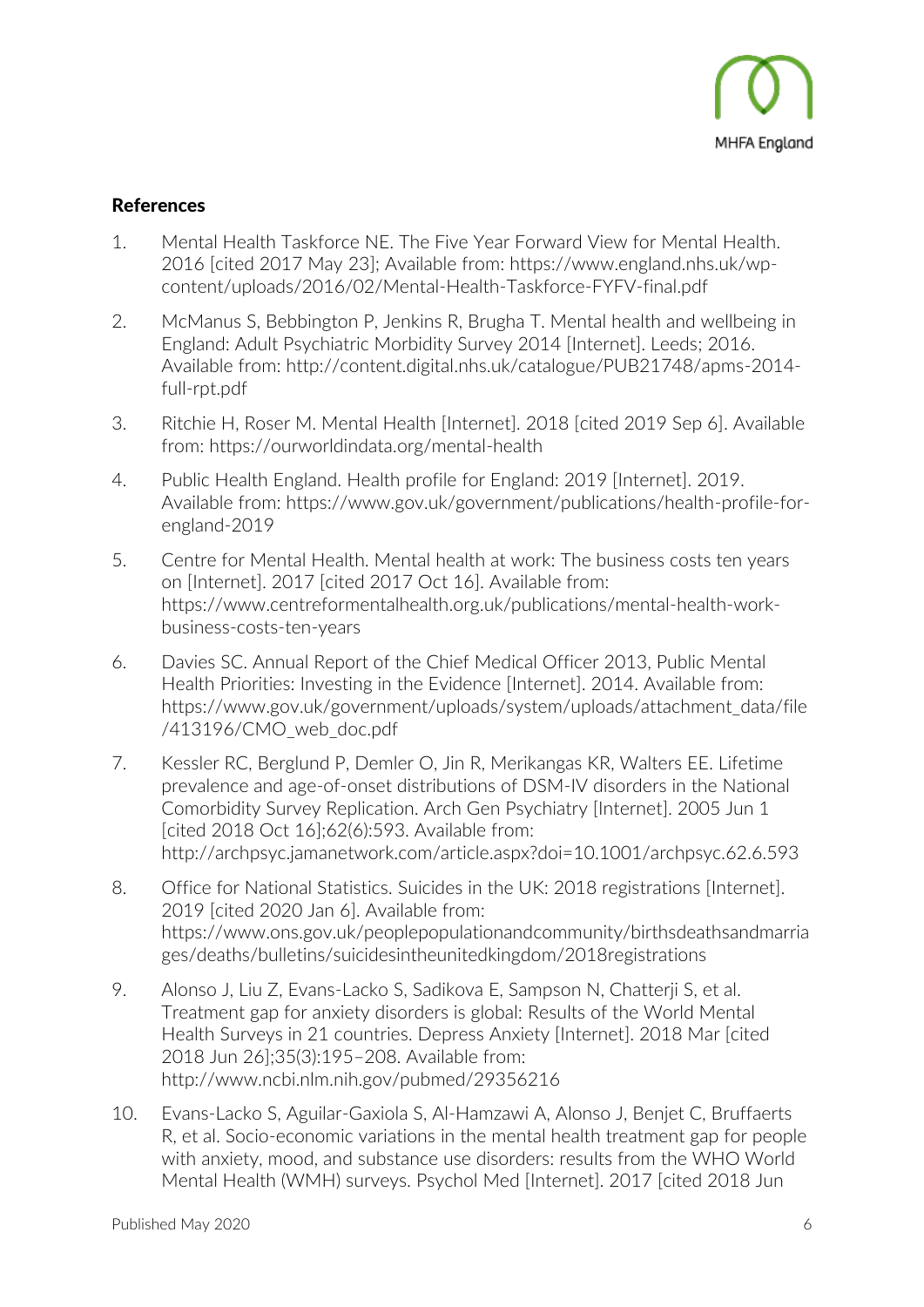

26];1–12. Available from: https://kclpure.kcl.ac.uk/portal/files/86128664/S113\_Evans\_Lacko\_WMH\_Trea tment Gap IN PRESS 10\_17\_17.pdf

- 11. Time to Change. Attitudes to Mental Illness 2014 Research Report [Internet]. 2015. Available from: https://www.time-tochange.org.uk/sites/default/files/Attitudes to mental illness 2014 report final 0.pdf
- 12. Khalifeh H, Johnson S, Howard LM, Borschmann R, Osborn D, Dean K, et al. Violent and non-violent crime against adults with severe mental illness. Br J Psychiatry [Internet]. 2015 Apr 1 [cited 2016 Dec 2];206(4):275–82. Available from: http://www.ncbi.nlm.nih.gov/pubmed/25698767
- 13. Latalova K, Kamaradova D, Prasko J. Violent victimization of adult patients with severe mental illness: a systematic review. Neuropsychiatr Dis Treat [Internet]. 2014 [cited 2018 Jun 26];10:1925–39. Available from: https://www.ncbi.nlm.nih.gov/pmc/articles/PMC4200170/
- 14. de Vries B, van Busschbach JT, van der Stouwe ECD, Aleman A, van Dijk JJM, Lysaker PH, et al. Prevalence rate and risk factors of victimization in adult patients with a psychotic disorder: A systematic review and meta-analysis. Schizophr Bull [Internet]. 2018 Mar 14 [cited 2018 Jun 26]; Available from: https://academic.oup.com/schizophreniabulletin/advancearticle/doi/10.1093/schbul/sby020/4935546
- 15. Khalifeh H, Oram S, Osborn D, Howard LM, Johnson S. Recent physical and sexual violence against adults with severe mental illness: a systematic review and meta-analysis. Int Rev Psychiatry [Internet]. 2016 Sep 2 [cited 2020 Jan 14];28(5):433–51. Available from: https://www.tandfonline.com/doi/full/10.1080/09540261.2016.1223608
- 16. Cavanagh JTO, Carson AJ, Sharpe M, Lawrie SM. Psychological autopsy studies of suicide: a systematic review. Psychol Med [Internet]. 2003 Apr [cited 2016 Dec 1];33(3):395–405. Available from: http://www.ncbi.nlm.nih.gov/pubmed/12701661
- 17. Cho S-E, Na K-S, Cho S-J, Im J-S, Kang S-G. Geographical and temporal variations in the prevalence of mental disorders in suicide: Systematic review and meta-analysis. J Affect Disord [Internet]. 2016 Jan 15 [cited 2018 May 9];190:704–13. Available from: http://www.ncbi.nlm.nih.gov/pubmed/26600412
- 18. World Health Organization. Investing in mental health: evidence for action [Internet]. 2013. Available from: http://apps.who.int/iris/bitstream/10665/87232/1/9789241564618\_eng.pdf
- 19. Kang H-J, Kim S-Y, Bae K-Y, Kim S-W, Shin I-S, Yoon J-S, et al. Comorbidity of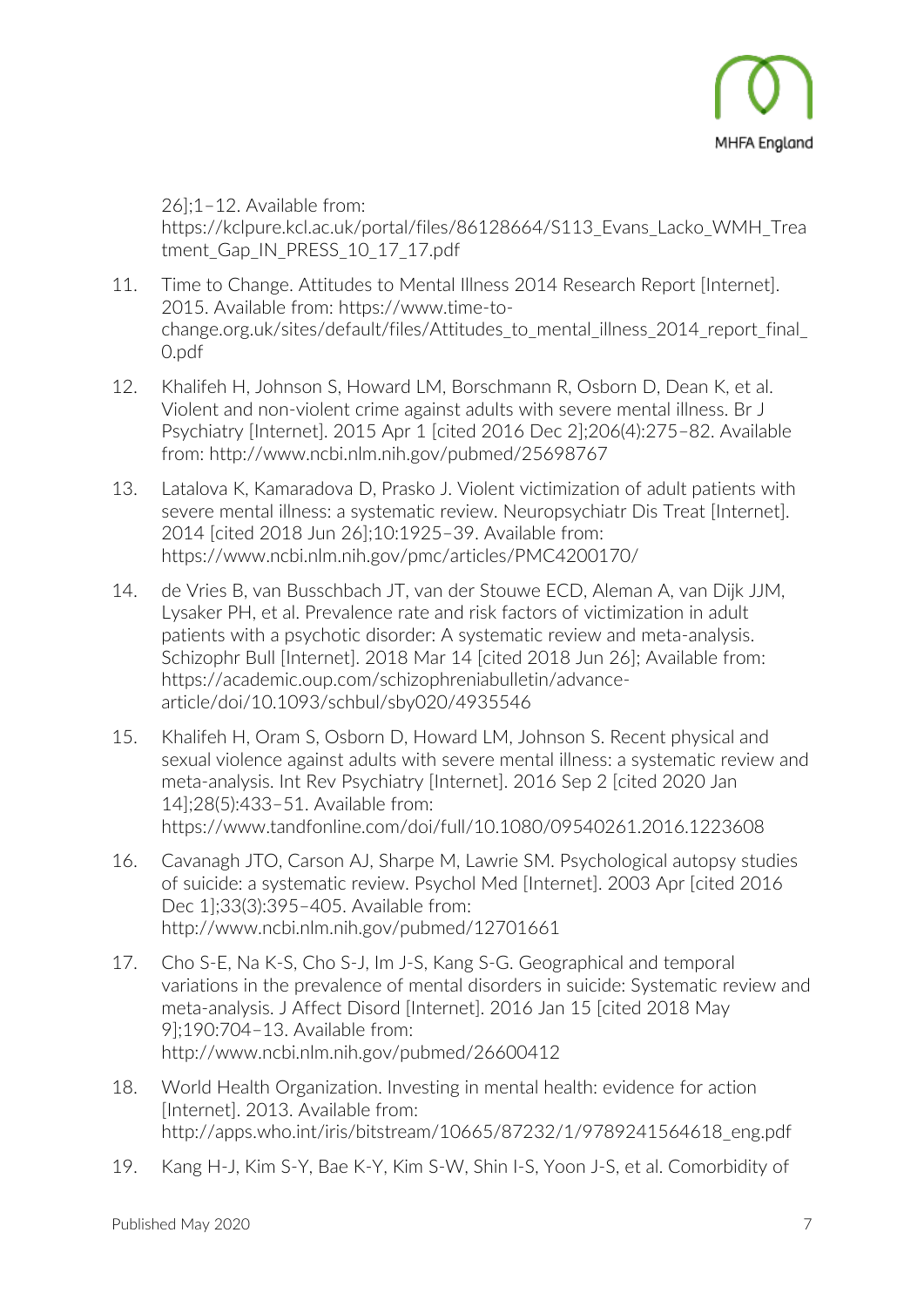

depression with physical disorders: research and clinical implications. Chonnam Med J [Internet]. 2015 Apr [cited 2016 Dec 1];51(1):8–18. Available from: http://www.ncbi.nlm.nih.gov/pubmed/25914875

- 20. Walker ER, McGee RE, Druss BG. Mortality in mental disorders and global disease burden implications a systematic review and meta-analysis. JAMA Psychiatry [Internet]. 2015 Apr 1 [cited 2020 Jan 14];72(4):334–41. Available from: https://jamanetwork.com/journals/jamapsychiatry/articleabstract/2110027
- 21. Salomon JA, Haagsma JA, Davis A, de Noordhout CM, Polinder S, Havelaar AH, et al. Disability weights for the Global Burden of Disease 2013 study. Lancet Glob Heal [Internet]. 2015 Nov [cited 2016 Dec 2];3(11):e712–23. Available from: http://www.ncbi.nlm.nih.gov/pubmed/26475018
- 22. World Health Organization. WHO methods and data sources for global burden of disease estimates, 2000–2011 [Internet]. 2013. Available from: http://www.who.int/healthinfo/global\_burden\_disease/GlobalDALYmethods\_20 00 2015.pdf?ua=1
- 23. Global Burden of Disease 2017 Disease and Injury Incidence and Prevalence Collaborators. Global, regional, and national incidence, prevalence, and years lived with disability for 354 diseases and injuries for 195 countries and territories, 1990-2017: A systematic analysis for the Global Burden of Disease Study 2017. Lancet [Internet]. 2018 Nov 10 [cited 2020 Jan 7];392(10159):1789–858. Available from: https://www.thelancet.com/journals/lancet/article/PIIS0140-6736(18)32279- 7/fulltext
- 24. Chesney E, Goodwin GM, Fazel S. Risks of all-cause and suicide mortality in mental disorders: a meta-review. World Psychiatry [Internet]. 2014 Jun 1 [cited 2017 Jul 10];13(2):153–60. Available from: http://doi.wiley.com/10.1002/wps.20128
- 25. Correll CU, Solmi M, Veronese N, Bortolato B, Rosson S, Santonastaso P, et al. Prevalence, incidence and mortality from cardiovascular disease in patients with pooled and specific severe mental illness: a large-scale meta-analysis of 3,211,768 patients and 113,383,368 controls. World Psychiatry [Internet]. 2017 Jun 1 [cited 2018 Apr 24];16(2):163–80. Available from: http://doi.wiley.com/10.1002/wps.20420
- 26. Craig R, Fuller E, Mindell J (Eds). Health Survey for England 2014: Health, social care and lifestyles [Internet]. 2015. Available from: http://content.digital.nhs.uk/catalogue/PUB19295
- 27. World Health Organization. Preventing Suicide: A Global Imperative [Internet]. 2014. Available from: http://apps.who.int/iris/bitstream/10665/131056/1/9789241564779\_eng.pdf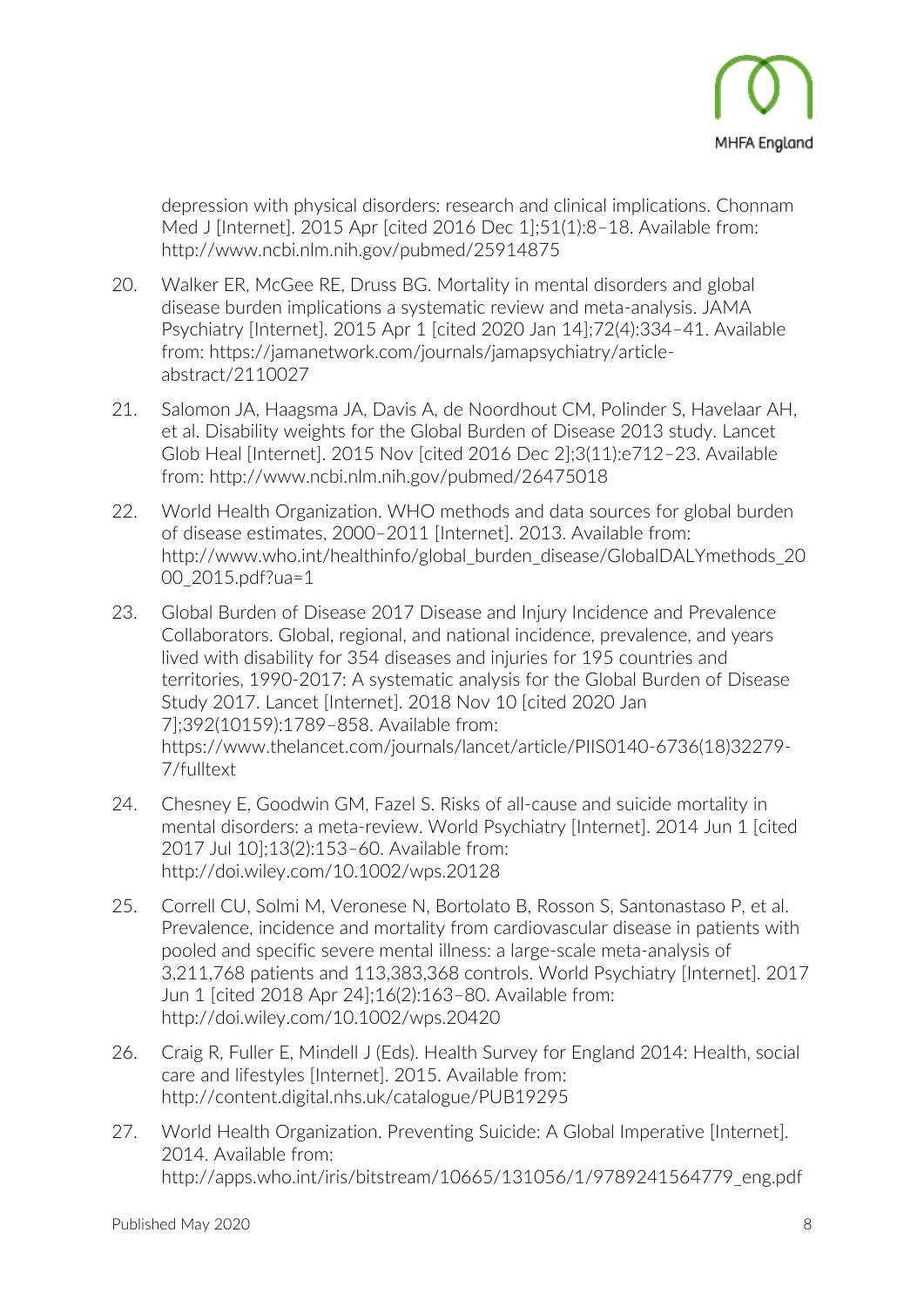

- 28. Department for Transport. Reported road casualties in Great Britain: 2018 annual report [Internet]. 2019. Available from: https://assets.publishing.service.gov.uk/government/uploads/system/uploads/at tachment\_data/file/834585/reported-road-casualties-annual-report-2018.pdf
- 29. Arsenault-Lapierre G, Kim C, Turecki G. Psychiatric diagnoses in 3275 suicides: a meta-analysis. BMC Psychiatry [Internet]. 2004 Nov 4 [cited 2016 Dec 1];4:37. Available from: http://www.ncbi.nlm.nih.gov/pubmed/15527502
- 30. Isometsä ET. Psychological autopsy studies--a review. Eur Psychiatry [Internet]. 2001 Nov [cited 2016 Dec 1];16(7):379–85. Available from: http://www.ncbi.nlm.nih.gov/pubmed/11728849
- 31. Appleby L, Kapur N, Shaw J, Hunt IM, Ibrahim S, Gianatsi M, et al. National Confidential Inquiry into Suicide and Safety in Mental Health Annual Report 2018 [Internet]. Manchester; 2018 [cited 2019 Jun 24]. Available from: http://documents.manchester.ac.uk/display.aspx?DocID=38469
- 32. Hawton K, Casañas I Comabella C, Haw C, Saunders K. Risk factors for suicide in individuals with depression: a systematic review. J Affect Disord [Internet]. 2013 May [cited 2016 Dec 1];147(1–3):17–28. Available from: http://www.ncbi.nlm.nih.gov/pubmed/23411024
- 33. Darvishi N, Farhadi M, Haghtalab T, Poorolajal J. Alcohol-related risk of suicidal ideation, suicide attempt, and completed suicide: A meta-analysis. Voracek M, editor. PLoS One [Internet]. 2015 May 20 [cited 2018 May 9];10(5):e0126870. Available from: http://dx.plos.org/10.1371/journal.pone.0126870
- 34. Poorolajal J, Haghtalab T, Farhadi M, Darvishi N. Substance use disorder and risk of suicidal ideation, suicide attempt and suicide death: a meta-analysis. J Public Health (Bangkok) [Internet]. 2016 Sep 17 [cited 2018 May 9];38(3):e282–91. Available from: https://academic.oup.com/jpubhealth/articlelookup/doi/10.1093/pubmed/fdv148
- 35. Conner KR, Bridge JA, Davidson DJ, Pilcher C, Brent DA. Metaanalysis of Mood and Substance Use Disorders in Proximal Risk for Suicide Deaths. Suicide Life-Threatening Behav [Internet]. 2019 Feb [cited 2020 Jan 7];49(1):278–92. Available from: http://doi.wiley.com/10.1111/sltb.12422
- 36. Chakraborty A, McManus S, Brugha TS, Bebbington P, King M. Mental health of the non-heterosexual population of England. Br J Psychiatry [Internet]. 2011 Feb 2 [cited 2019 Jun 12];198(2):143–8. Available from: https://www.cambridge.org/core/product/identifier/S0007125000254184/typ e/journal\_article
- 37. King M, Semlyen J, Tai SS, Killaspy H, Osborn D, Popelyuk D, et al. A systematic review of mental disorder, suicide, and deliberate self harm in lesbian, gay and bisexual people. BMC Psychiatry [Internet]. 2008 Dec 18 [cited 2016 Dec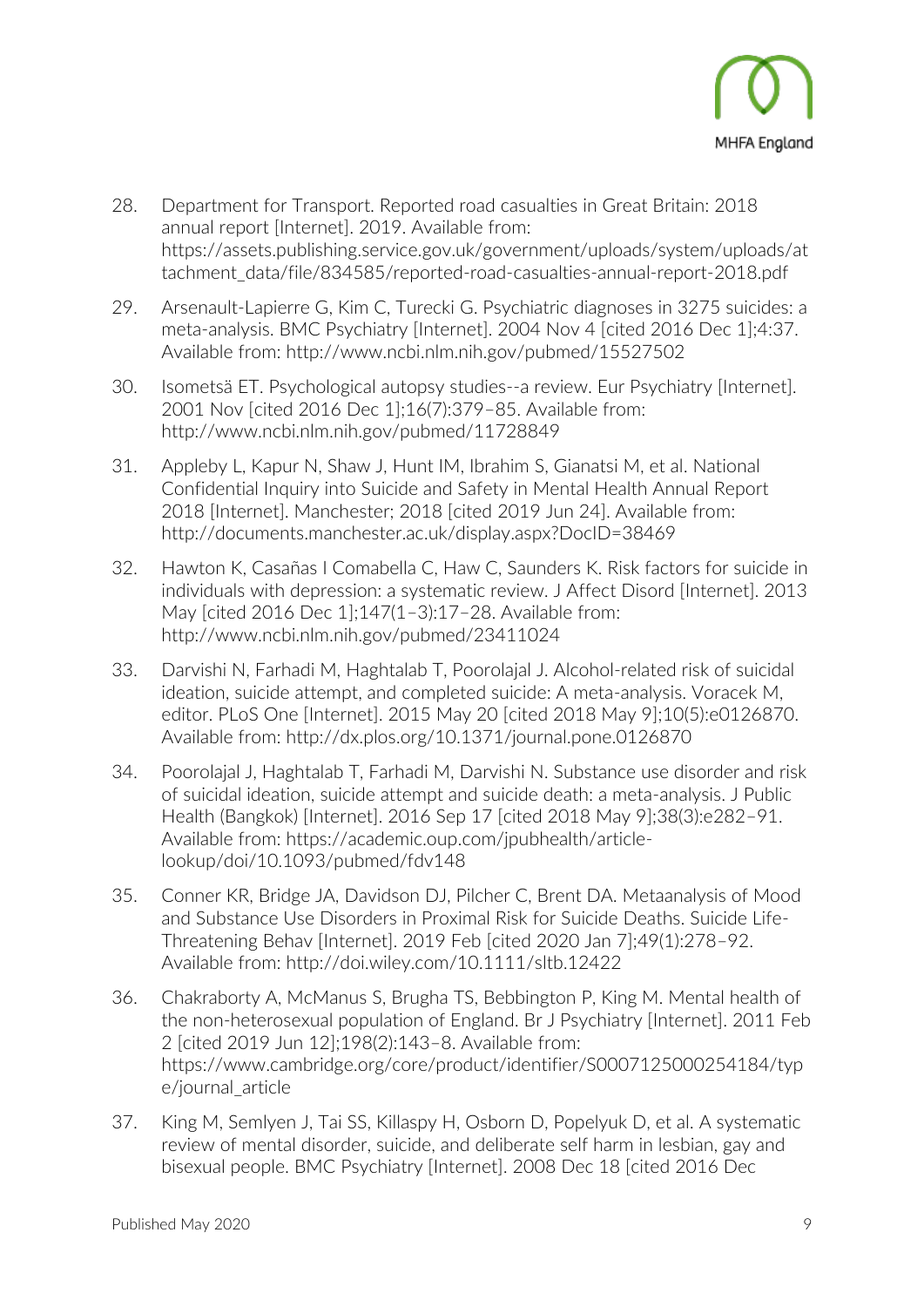

1];8(1):70. Available from: http://bmcpsychiatry.biomedcentral.com/articles/10.1186/1471-244X-8-70

- 38. Bailey L, J. Ellis S, McNeil J. Suicide risk in the UK trans population and the role of gender transition in decreasing suicidal ideation and suicide attempt. Ment Heal Rev J [Internet]. 2014 Dec 2 [cited 2019 Jun 13];19(4):209–20. Available from: http://www.emeraldinsight.com/doi/10.1108/MHRJ-05-2014-0015
- 39. Hall W, Degenhardt L, Teesson M. Reprint of "Understanding comorbidity between substance use, anxiety and affective disorders: Broadening the research base." Addict Behav [Internet]. 2009 [cited 2016 Dec 1];34(10):795–9. Available from: http://www.ncbi.nlm.nih.gov/pubmed/19386422
- 40. Torrens M, Mestre-Pintó J, Domingo-Salvany A, EMCDDA project group. Comorbidity of substance use and mental disorders in Europe [Internet]. Lisbon, Portugal; 2015 [cited 2018 Apr 24]. Available from: http://www.emcdda.europa.eu/publications/insights/comorbidity-substanceuse-mental-disorders-europe\_en
- 41. Lai HMX, Cleary M, Sitharthan T, Hunt GE. Prevalence of comorbid substance use, anxiety and mood disorders in epidemiological surveys, 1990-2014: A systematic review and meta-analysis. Drug Alcohol Depend [Internet]. 2015 Sep 1 [cited 2016 Dec 1];154:1–13. Available from: http://www.ncbi.nlm.nih.gov/pubmed/26072219
- 42. Charzynska K, Hyldager E, Baldacchino A, Greacen T, Henderson Z, Laijärvi H, et al. Comorbidity patterns in dual diagnosis across seven European sites. Eur J Psychiatry [Internet]. 2011 [cited 2016 Dec 1];25(4):179–91. Available from: http://scielo.isciii.es/scielo.php?script=sci\_arttext&pid=S0213- 61632011000400001
- 43. Weaver T, Madden P, Charles V, Stimson G, Renton A, Tyrer P, et al. Comorbidity of substance misuse and mental illness in community mental health and substance misuse services. Br J Psychiatry [Internet]. 2003 [cited 2016 Dec 1];183(4):304–13. Available from: https://www.cambridge.org/core/journals/the-british-journal-ofpsychiatry/article/comorbidity-of-substance-misuse-and-mental-illness-incommunity-mental-health-and-substance-misuseservices/42209DF8CE77D8854A1C717B8041DDB0
- 44. Fineberg NA, Haddad PM, Carpenter L, Gannon B, Sharpe R, Young AH, et al. The size, burden and cost of disorders of the brain in the UK. J Psychopharmacol [Internet]. 2013 Sep [cited 2016 Dec 2];27(9):761–70. Available from: http://www.ncbi.nlm.nih.gov/pubmed/23884863
- 45. Walters K, Rait G, Griffin M, Buszewicz M, Nazareth I, Kessler R, et al. Recent Trends in the Incidence of Anxiety Diagnoses and Symptoms in Primary Care. Andersson G, editor. PLoS One [Internet]. 2012 Aug 3 [cited 2016 Dec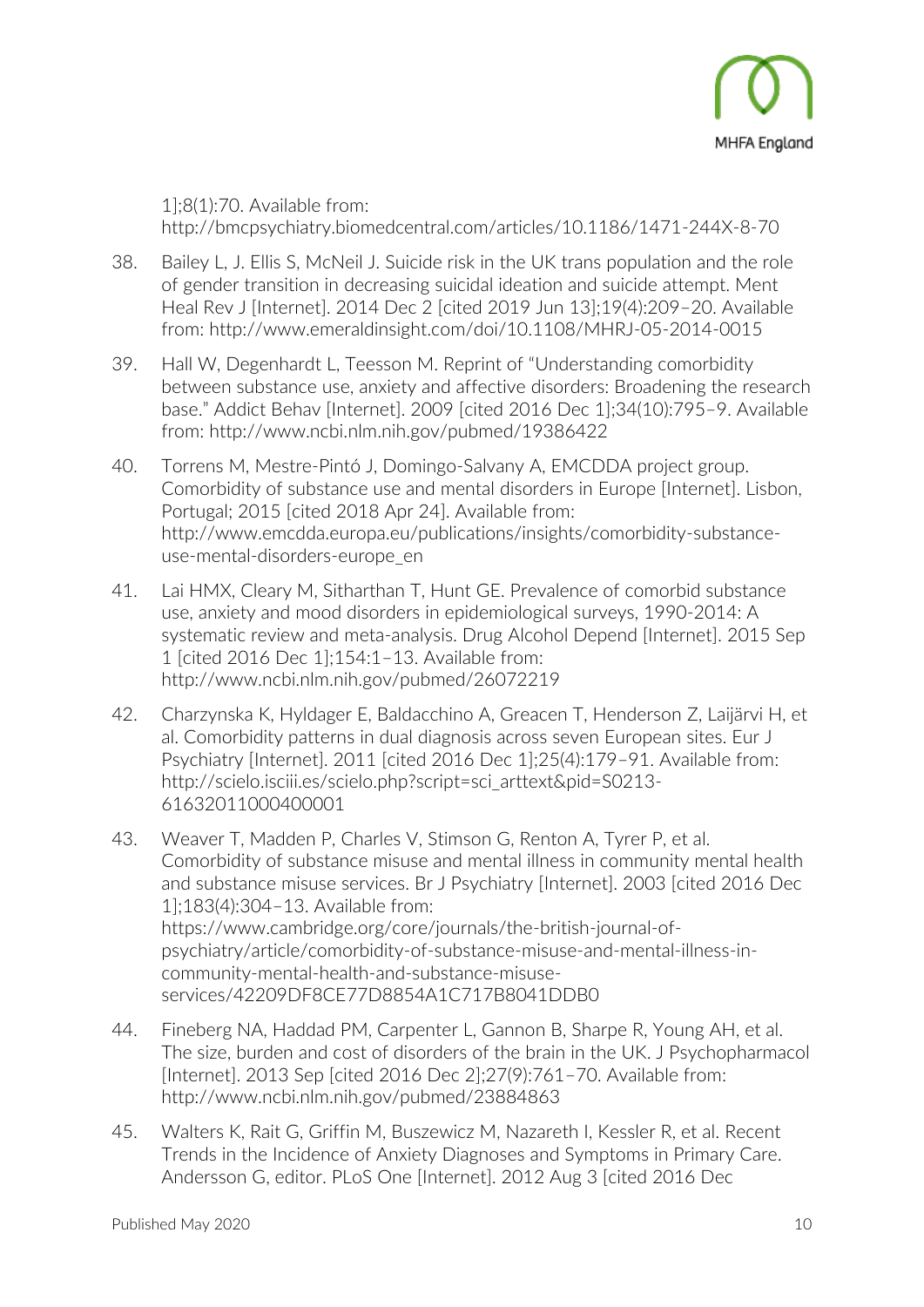

2];7(8):e41670. Available from: http://dx.plos.org/10.1371/journal.pone.0041670

- 46. Remes O, Brayne C, van der Linde R, Lafortune L. A systematic review of reviews on the prevalence of anxiety disorders in adult populations [Internet]. Vol. 6, Brain and Behavior. 2016 [cited 2016 Dec 2]. p. e00497. Available from: http://doi.wiley.com/10.1002/brb3.497
- 47. Plöderl M, Tremblay P. Mental health of sexual minorities. A systematic review. Int Rev Psychiatry [Internet]. 2015 Sep 3 [cited 2019 Jun 13];27(5):367–85. Available from:

http://www.tandfonline.com/doi/full/10.3109/09540261.2015.1083949

- 48. Bouman WP, Claes L, Brewin N, Crawford JR, Millet N, Fernandez-Aranda F, et al. Transgender and anxiety: A comparative study between transgender people and the general population. Int J Transgenderism [Internet]. 2017 Jan 2 [cited 2019 Jun 13];18(1):16–26. Available from: https://www.tandfonline.com/doi/full/10.1080/15532739.2016.1258352
- 49. Tyrer P, Reed GM, Crawford MJ, Health D of, Kagan J, Prichard J, et al. Classification, assessment, prevalence, and effect of personality disorder. Lancet (London, England) [Internet]. 2015 Feb 21 [cited 2016 Dec 2];385(9969):717– 26. Available from: http://www.ncbi.nlm.nih.gov/pubmed/25706217
- 50. McManus S, Meltzer H, Brugha T, Bebbington P, Jenkins R. Adult psychiatric morbidity in England, 2007. Results of a household survey [Internet]. 2009. Available from: http://content.digital.nhs.uk/catalogue/PUB02931/adul-psycmorb-res-hou-sur-eng-2007-rep.pdf
- 51. Sweeting H, Walker L, MacLean A, Patterson C, Räisänen U, Hunt K. Prevalence of eating disorders in males: a review of rates reported in academic research and UK mass media. Int J Mens Health [Internet]. 2015 [cited 2016 Dec 2];14(2). Available from: http://www.ncbi.nlm.nih.gov/pubmed/26290657
- 52. Bachmann CL, Gooch B. LGBT in Britain: Health report [Internet]. London; 2018 [cited 2019 May 22]. Available from: https://www.stonewall.org.uk/system/files/lgbt\_in\_britain\_health.pdf
- 53. Connolly MD, Zervos MJ, Barone CJ, Johnson CC, Joseph CLM. The mental health of transgender youth: Advances in understanding. J Adolesc Heal [Internet]. 2016 Nov 1 [cited 2019 Jun 11];59(5):489–95. Available from: https://www.sciencedirect.com/science/article/pii/S1054139X1630146X
- 54. Royal College of Psychiatrists. Self-harm, suicide and risk: helping people who self-harm [Internet]. 2010. Available from: https://www.rcpsych.ac.uk/docs/default-source/improving-care/better-mhpolicy/college-reports/college-report-cr158.pdf?sfvrsn=fcf95b93\_2
- 55. Hawton K, Bergen H, Casey D, Simkin S, Palmer B, Cooper J, et al. Self-harm in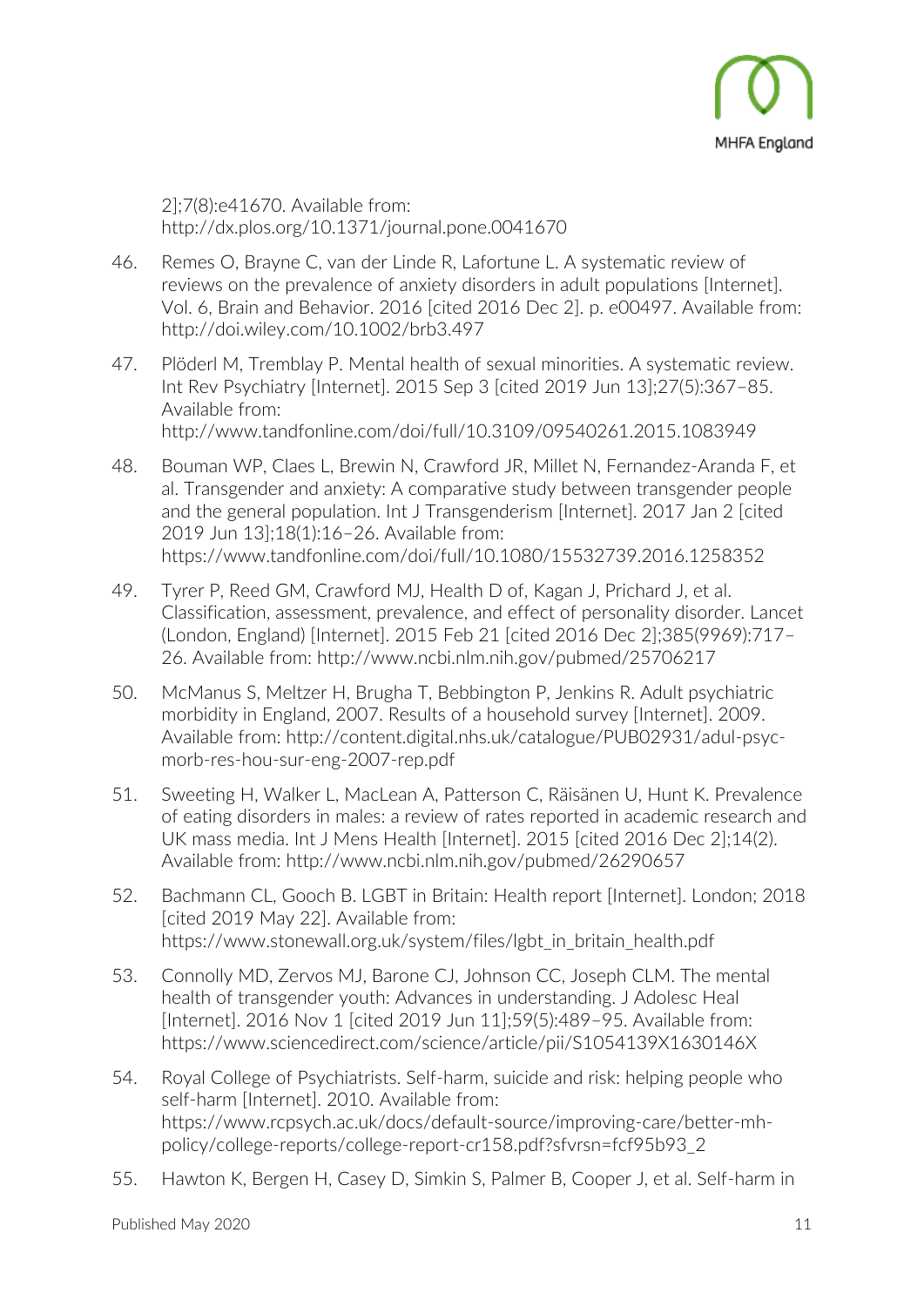

England: a tale of three cities. Multicentre study of self-harm. Soc Psychiatry Psychiatr Epidemiol [Internet]. 2007 Jul [cited 2016 Dec 2];42(7):513–21. Available from: http://www.ncbi.nlm.nih.gov/pubmed/17516016

- 56. Schmidtke A, Bille-Brahe U, Deleo D, Kerkhof A, Bjerke T, Crepef P, et al. Attempted suicide in Europe: rates, trends and sociodemographic characteristics of suicide attempters during the period 1989-1992. Results of the WHO/EURO Multicentre Study on Parasuicide. Acta Psychiatr Scand [Internet]. 1996 May 1 [cited 2018 Apr 24];93(5):327–38. Available from: http://doi.wiley.com/10.1111/j.1600-0447.1996.tb10656.x
- 57. Geulayov G, Kapur N, Turnbull P, Clements C, Waters K, Ness J, et al. Epidemiology and trends in non-fatal self-harm in three centres in England, 2000-2012: findings from the Multicentre Study of Self-harm in England. BMJ Open [Internet]. 2016 Apr 29 [cited 2018 Apr 24];6(4):e010538. Available from: http://www.ncbi.nlm.nih.gov/pubmed/27130163
- 58. Hawton K, Bergen H, Cooper J, Turnbull P, Waters K, Ness J, et al. Suicide following self-harm: findings from the Multicentre Study of Self-Harm in England, 2000-2012. J Affect Disord [Internet]. 2015 Apr 1 [cited 2018 Apr 24];175:147–51. Available from: http://www.ncbi.nlm.nih.gov/pubmed/25617686
- 59. Geulayov G, Casey D, Bale L, Brand F, Clements C, Farooq B, et al. Suicide following presentation to hospital for non-fatal self-harm in the Multicentre Study of Self-harm: a long-term follow-up study. The Lancet Psychiatry [Internet]. 2019 Dec 1 [cited 2020 Jan 7];6(12):1021–30. Available from: https://www.thelancet.com/journals/lanpsy/article/PIIS2215-0366(19)30402- X/fulltext
- 60. Carr MJ, Ashcroft DM, Kontopantelis E, While D, Awenat Y, Cooper J, et al. Premature death among primary care patients with a history of self-harm. Ann Fam Med [Internet]. 2017 May 1 [cited 2020 Jan 7];15(3):246–54. Available from: http://www.annfammed.org/content/15/3/246.long
- 61. Kirkbride JB, Hameed Y, Ioannidis K, Ankireddypalli G, Crane CM, Nasir M, et al. Ethnic minority status, age-at-immigration and psychosis risk in rural environments: Evidence from the SEPEA study. Schizophr Bull [Internet]. 2017 [cited 2019 Jun 7];43(6):1251–61. Available from: https://academic.oup.com/schizophreniabulletin/articleabstract/43/6/1251/3829518
- 62. Kirkbride J, Errazuriz A, Croudace T, Morgan C, Jackson D, McCrone P, et al. Systematic Review of the Incidence and Prevalence of Schizophrenia and Other Psychoses in England. [Internet]. 2012. Available from: http://www.psychiatry.cam.ac.uk/files/2014/05/Final-report-v1.05-Jan-12.pdf
- 63. Kirkbride JB, Errazuriz A, Croudace TJ, Morgan C, Jackson D, Boydell J, et al.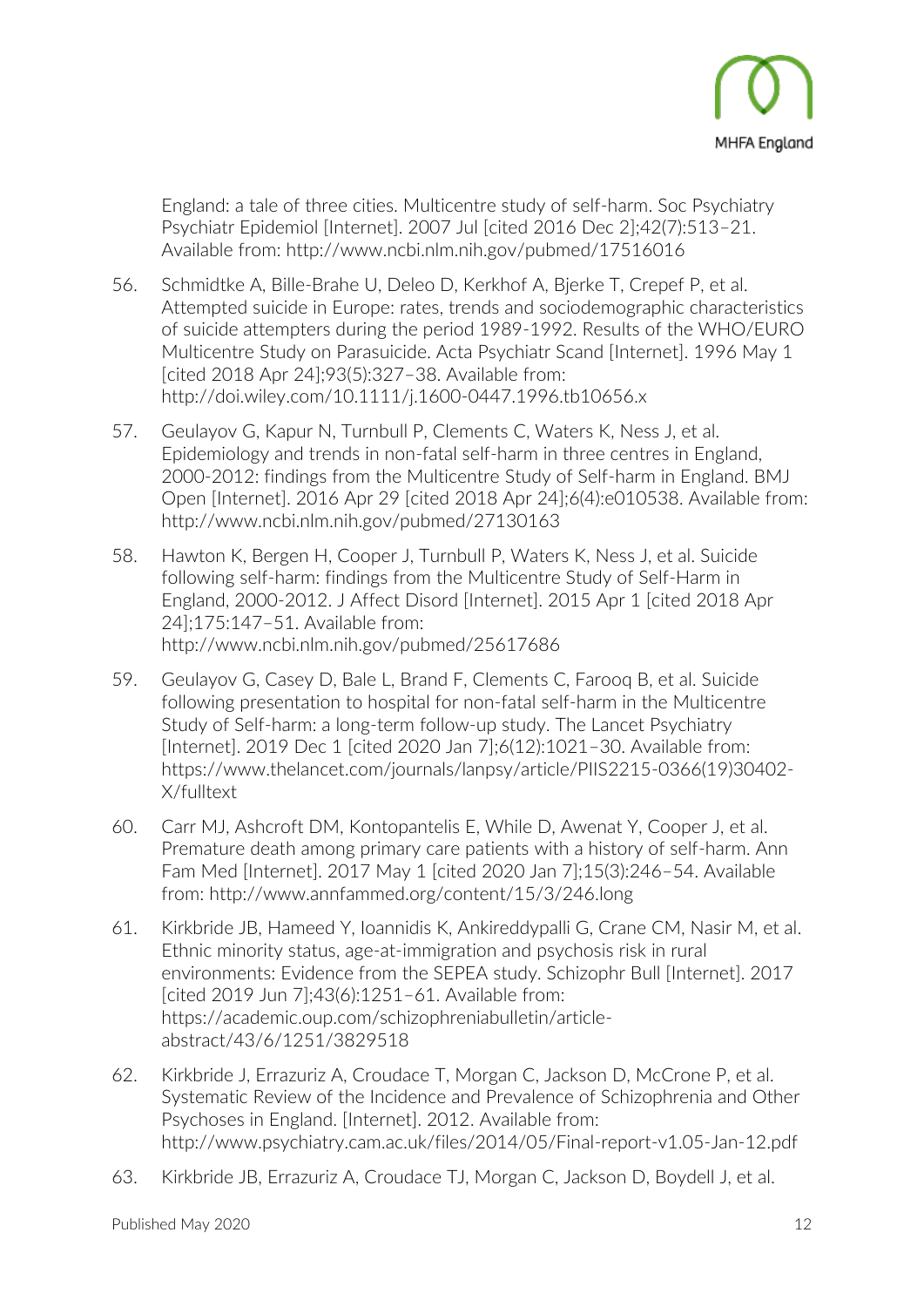

Incidence of schizophrenia and other psychoses in England, 1950-2009: a systematic review and meta-analyses. PLoS One [Internet]. 2012 [cited 2016 Dec 1];7(3):e31660. Available from: http://www.ncbi.nlm.nih.gov/pubmed/22457710

- 64. Halvorsrud K, Nazroo J, Otis M, Brown Hajdukova E, Bhui K. Ethnic inequalities in the incidence of diagnosis of severe mental illness in England: a systematic review and new meta-analyses for non-affective and affective psychoses [Internet]. Vol. 54, Social Psychiatry and Psychiatric Epidemiology. 2019 [cited 2020 Jan 9]. p. 1311–23. Available from: https://link.springer.com/article/10.1007/s00127-019-01758-y
- 65. Riecher-Rössler A, Butler S, Kulkarni J. Sex and gender differences in schizophrenic psychoses—a critical review. Arch Womens Ment Health [Internet]. 2018 Dec 16 [cited 2019 Feb 15];21(6):627–48. Available from: http://link.springer.com/10.1007/s00737-018-0847-9
- 66. Eranti S V., MacCabe JH, Bundy H, Murray RM. Gender difference in age at onset of schizophrenia: a meta-analysis. Psychol Med [Internet]. 2013 Jan 8 [cited 2016 Dec 2];43(01):155–67. Available from: http://www.ncbi.nlm.nih.gov/pubmed/22564907
- 67. Drake RJ, Addington J, Viswanathan AC, Lewis SW, Cotter J, Yung AR, et al. How age and gender predict illness course in a first-episode nonaffective psychosis cohort. J Clin Psychiatry [Internet]. 2016 [cited 2019 Feb 14];77(3):e283-9. Available from: https://europepmc.org/abstract/med/26890690
- 68. Miettunen J, Immonen J, McGrath JJ, Isohanni M, Jääskeläinen E. The Age of Onset of Schizophrenia Spectrum Disorders. In: de Girolamo G, McGorry PD, Sartorius N, editors. Age of Onset of Mental Disorders [Internet]. Springer International Publishing; 2019 [cited 2020 Jan 9]. p. 55–73. Available from: https://link.springer.com/chapter/10.1007/978-3-319-72619-9\_4
- 69. van der Werf M, Hanssen M, Köhler S, Verkaaik M, Verhey FR, RISE Investigators, et al. Systematic review and collaborative recalculation of 133 693 incident cases of schizophrenia. Psychol Med [Internet]. 2014 [cited 2018 Apr 24];44(1):9–16. Available from: https://www.cambridge.org/core/journals/psychologicalmedicine/article/systematic-review-and-collaborative-recalculation-of-133-693 incident-cases-of-schizophrenia/17A60A69F8DEE2ED796910CB15D5945C
- 70. Simeone JC, Ward AJ, Rotella P, Collins J, Windisch R. An evaluation of variation in published estimates of schizophrenia prevalence from 1990─2013: a systematic literature review. BMC Psychiatry [Internet]. 2015 Dec 12 [cited 2018 Apr 24];15(1):193. Available from: http://bmcpsychiatry.biomedcentral.com/articles/10.1186/s12888-015-0578-7